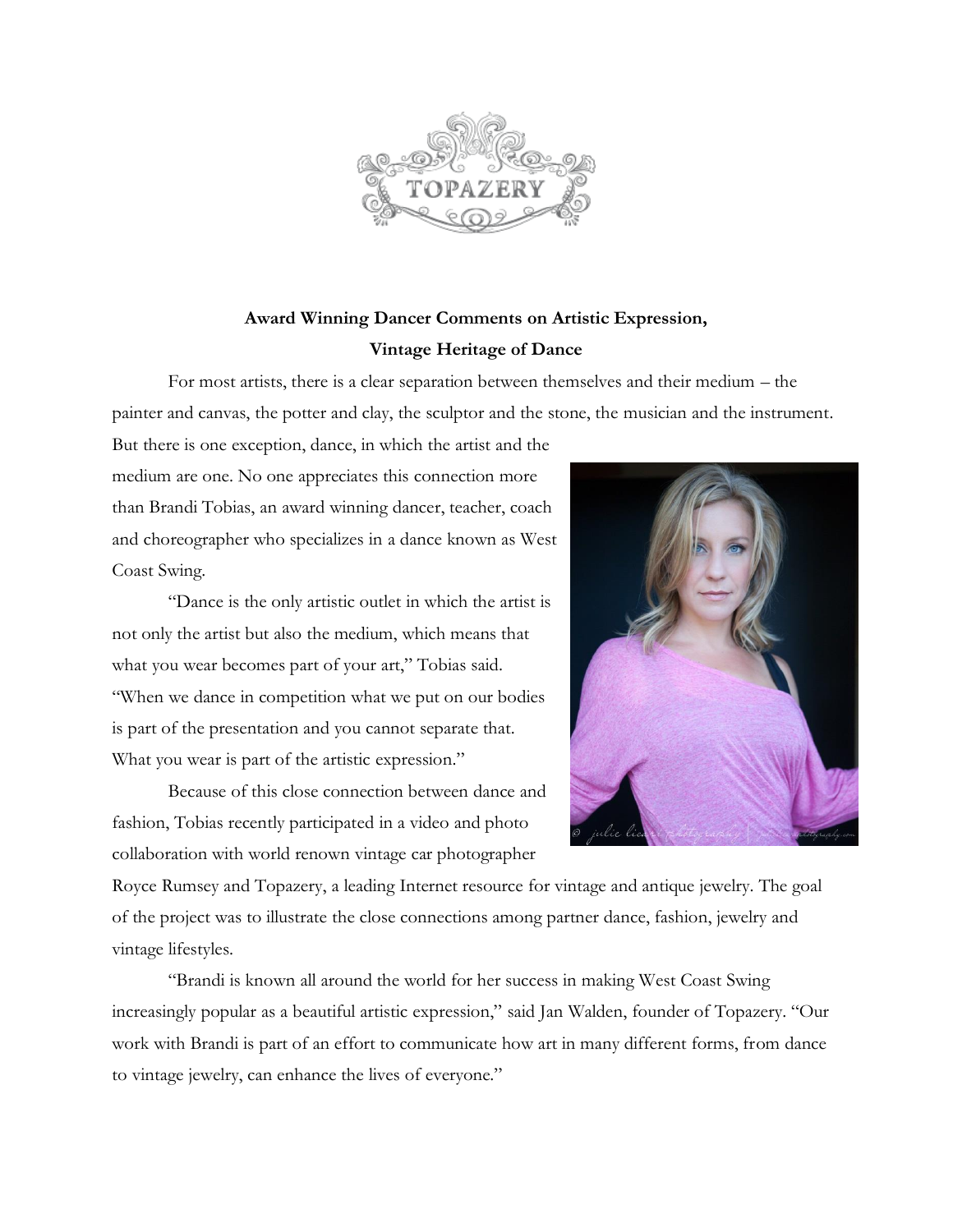During her growing up years, beginning at age 5, Tobias' focus was on softball, not dance, and she was good at it. Not only was she awarded a full athletic scholarship to pitch for Marshall University, she also made it to the final round of trials for the U.S. Olympic team.



After her Olympic success, Tobias was at a crossroads of where next to pursue her natural athletic gifts, and she found inspiration in an unlikely place. She had moved to Las Vegas to be closer to her sister, who took her to a country

and western bar one evening. After experiencing the country two-step on the dance floor, Tobias set her sights on a career in dance. She moved to Michigan, formed her first professional dance partnership and within two years had won the first of many world championships.

While Tobias holds titles in country/western and international 10 dance, West Coast Swing is her passion. An active competitor, she travels the globe teaching, judging, and performing. She is known as one of the top technicians, and her website, [www.branditobias.com,](http://www.branditobias.com/) serves as a hub for dancers at all levels who share a love of West Coast Swing.

"Partner dancing has a long vintage heritage and is a true conversation between two people," she said. "I like to think that every dance is a moment in time that never happened before and will never happen again. We create something new every time we dance."

The origins of West Coast Swing are often traced as far back as the late 1930s through early 1950s when many other forms of swing dancing had their start. West Coast Swing is often associated with the swing era of music and the Lindy Hop, a classic dance of that era.

As its name implies, West Coast Swing is a regional expression of swing dance on the West Coast, and is today the official dance of California. It's considered a smoother, sexier, more versatile form of swing, danced to blues, R&B and contemporary music. West Coast Swing owes much of its popularity to the way it allows partners to improvise steps. While improvisation is an essential of West Coast Swing, it includes guidelines that define the dance, and there are choreographed competitions in which Tobias also excels.

2